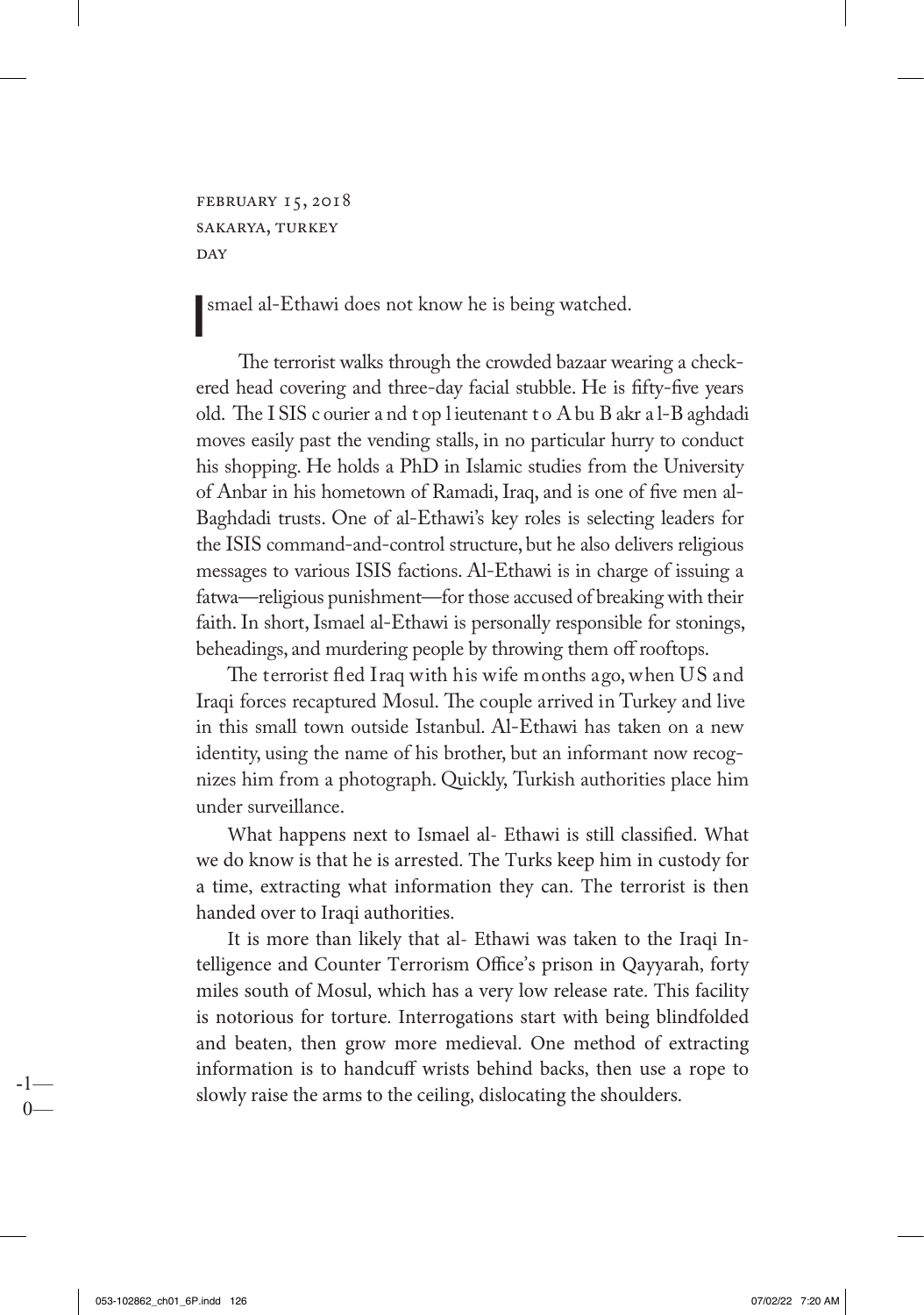As this is taking place, the suspect is whipped on his bare back and the soles of the feet with a metal cable. Iraqi interrogators call this the "bazooka." There is also the technique of burning a man's testicles with a hot steel ruler. Often, a combination of the two is utilized, with a man hung in the bazooka position and beaten while a one-liter bottle of water is tied to his penis with a thin string, cutting deep into the flesh.

It doesn't take long for Ismael al- Ethawi to "turn." In a word, he becomes an informant.

The ISIS terrorist begins telling the Iraqis what they want to know: how he and other ISIS leaders travel freely through Syria and Iraq, including the common method of hiding within a pile of vegetables inside a minivan. He reveals the locations of al- Baghdadi's many secret homes. Curiously, he says that the ISIS chief prefers to hide within a region of Syria controlled by a new rival terror organization called Hayat Tahrir al- Sham. That crew is led by a former ISIS leader turned enemy named Abu Mohammed al-Jolani. Al- Baghdadi's hideout is located in a mountainous and poor area, far from military patrols. His compound is honeycombed with escape tunnels. In fact, the ISIS leader is behaving in precisely the same manner as Osama bin Laden sheltering in a walled compound just outside a busy town. The Iraqis soon pass the information along to the CIA, which immediately begins the process of spying on al- Baghdadi using drones and satellites.

 The information provided by al- Ethawi leads to air strikes on hidden ISIS compounds and munitions factories in Syria. Thirty-six terrorists are killed. The fact that al- Ethawi is in custody is not known to ISIS— which thinks he is still operating freely. There is absolutely no suspicion that his confession led to the bombings.

 "Ethawi gave valuable information which helped the Iraqi multisecurity agencies team complete the missing pieces of the puzzle of Baghdadi's movements and places he used to hide," as one Iraqi security official describes the terrorist's confession.

—-1 —0